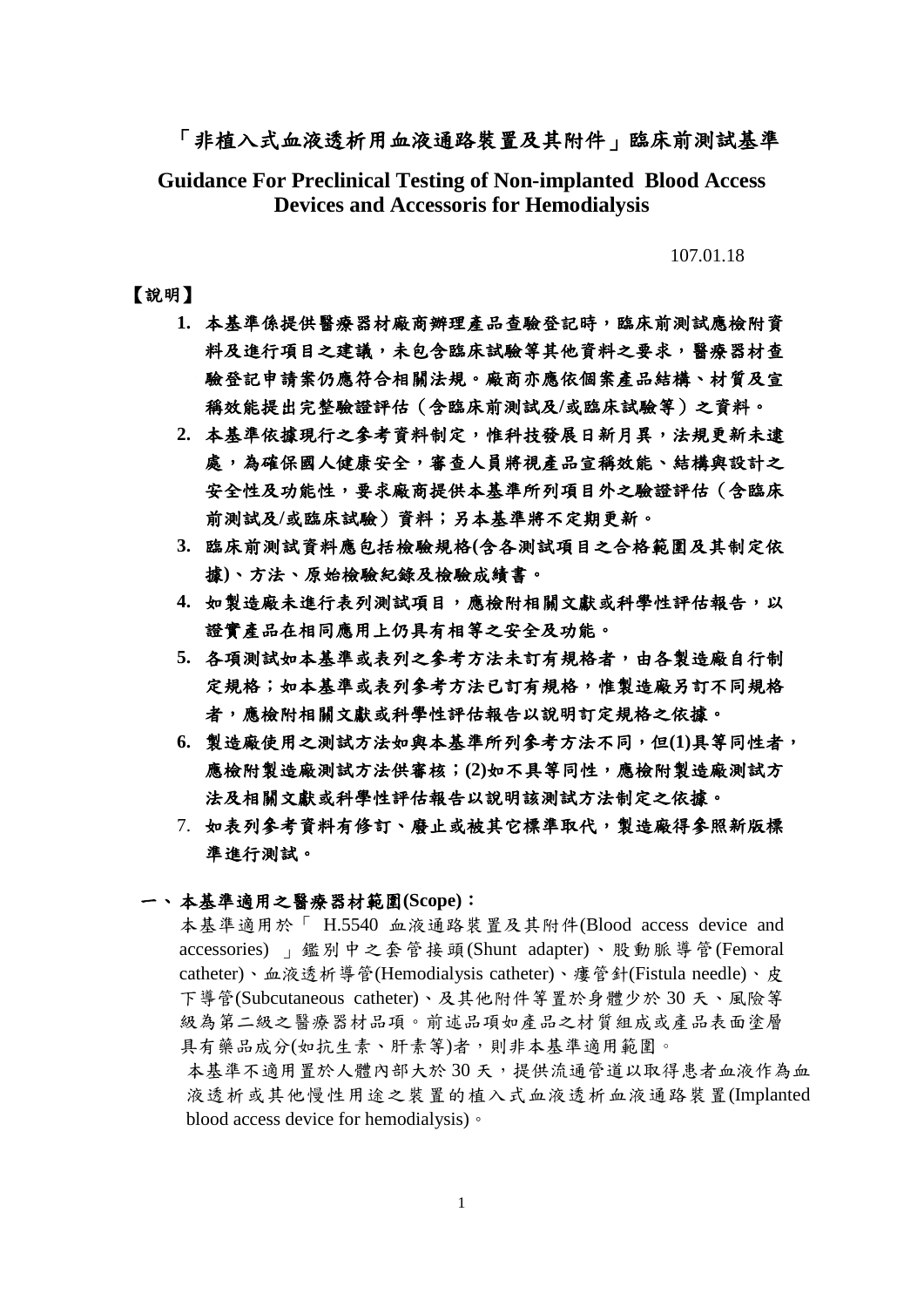# 二、 本基準適用醫療器材之衛福部公告分類分級品項**(Regulation number)**及其 鑑別**(Identification)**

公告品項:H.5540血液通路裝置及其附件(Blood access device and

accessories)

鑑別:血液通路器材及其附件是提供管道以取得患者血液作血液透析或其他慢 性用途者。用於血液透析時,是人工腎系統的一部份,用來治療患者之腎衰竭 或腎中毒,提供患者血液以作血液透析之用。非植入式血液通路器材包括各種 伸縮或固定的管子,如導管,套管或中空針頭。以插入適當的血管內或血管移 植物內,並置於身體少於三十天。一般型包括瘺管針(fistula needle)、單針 透析組(同軸流量針coaxial flow needle)及單針透析組(交替流量針 alternative flow needle);一般附件包括分流調節器、套管夾、分流連接器、 分流穩定器、血管擴張器、分離夾子(disconnect forcep)、分流監視器(shunt guard)、捲縮鉗(crimp plier)、管子鉗(tube plier)、捲縮環(crimp ring )、 連接環、瘺管調整器及去血塊盤(包括內容物)。

### 三、產品敘述及規格**(Product description and specification)**:

- 1. 有關產品敘述(Device description),建議內容包括:
	- (1)預期用途(Intended use)
	- (2)產品圖片(應標記套組所有附件及型號)
	- (3)各型號的規格(例如,針管形式與長度,導管口徑的大小(French size), 套件(Cuff)的位置,連結器(Connectors)延伸的長度,孔的直徑和位置 等)。
	- (4)實體性的描述應包括:a.整體系統的相關資訊,包括附件,圖片,樣 品(如可行),以及工程圖。b.針管的尺寸規格與針尖型態(限含針之 導管)。c.導管系統各個組成元件(Component)的功能性描述(包括規 格(如適用))。d.用於置放該導管或分流裝置的配件/工具(Accessories) 之相關說明。
- 2. 材質(Materials),需包括所有個別產品組成(Component)之材質名稱 (Material name)、材質編號(Material designation numbers)。
- 3. 產品組成(Component),例如:
	- (1) 針頭(needle)
	- (2) 導管腔與延伸管路 (Catheter lumens and extensions)
	- (3) 接合夾(Clamps)
	- (4) 套件(Cuffs)
	- (5) Luer鎖緊接口(Luer adapters) (Bloodline connectors)
	- (6) 接口承座(Hub)
	- (7) 縫合翼(Suture wing)
	- (8) 外帽(Caps)
	- (9) 塗層(Coatings)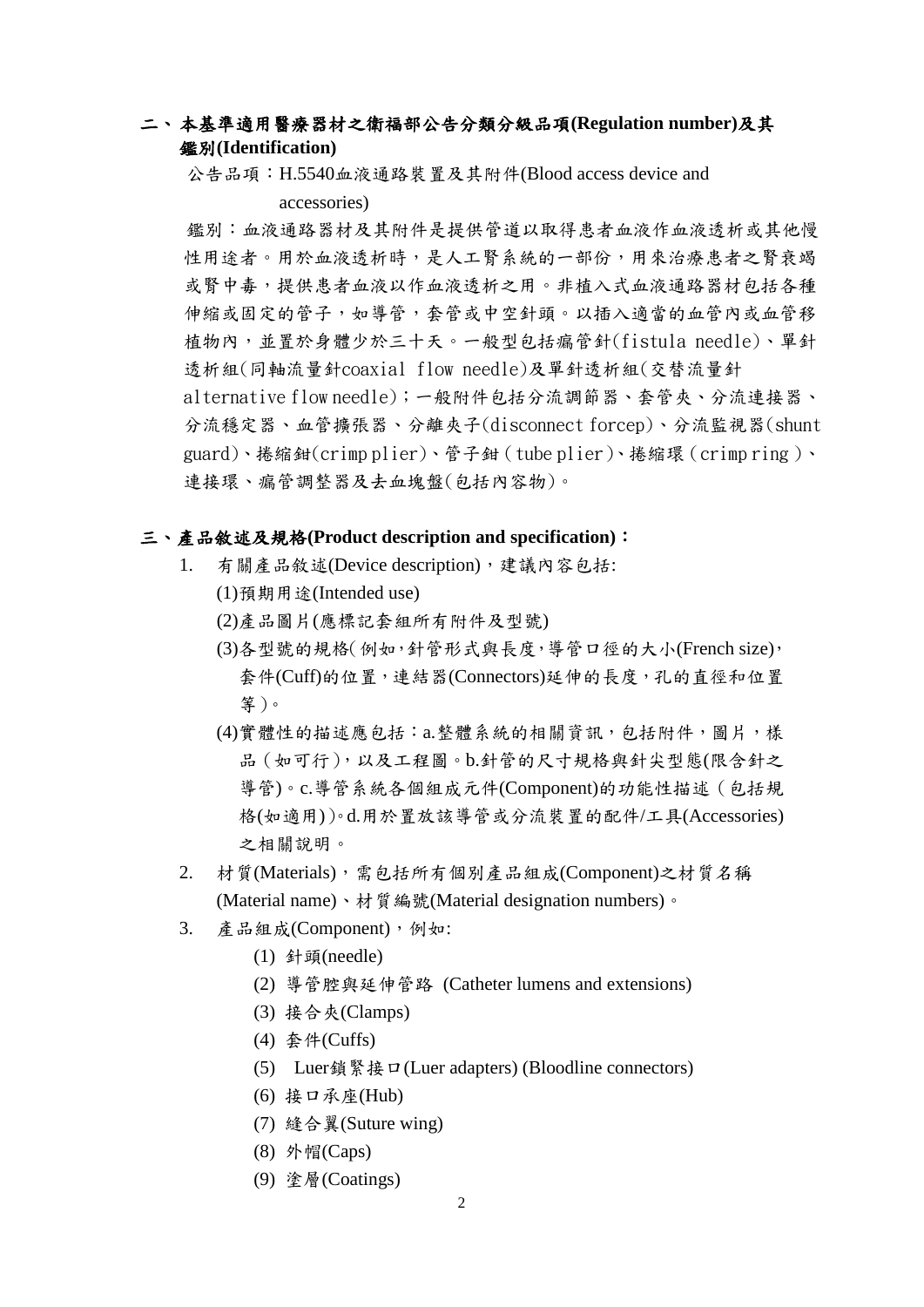- (10) 黏合劑(Adhesives)
- (11) 著色劑或油墨 (Colorants or inks)
- 4. 功能規格 (Performance specifications)
- 5. 設計參數 (Design parameters),例如:
	- (1) 導管類型 (Catheter type )
	- (2) 套件數量 (Number of cuffs )
	- (3) 內外直徑 (Inner and outer diameter)
	- (4) 長度 (Length )
	- (5) 管腔導引器械資訊 (Tunneler information)
	- (6) 可置於人體時間
	- 6. 滅菌方法

|  |  |  |  |  |  | 四、安全性及功能性試驗資料(safety and performance data) |  |
|--|--|--|--|--|--|--------------------------------------------|--|
|--|--|--|--|--|--|--------------------------------------------|--|

| 項目                                 | 規格、需求及/或應進行測試                                                                                                                                                                                                                                                                                                                                                                                               | 參考方法                                                                                                                                                                                                                                                                                                                                                                                                   |
|------------------------------------|-------------------------------------------------------------------------------------------------------------------------------------------------------------------------------------------------------------------------------------------------------------------------------------------------------------------------------------------------------------------------------------------------------------|--------------------------------------------------------------------------------------------------------------------------------------------------------------------------------------------------------------------------------------------------------------------------------------------------------------------------------------------------------------------------------------------------------|
| 1.生物相容性試驗<br>(Biocompatility test) | (1) 細胞毒性試驗 (Cytotoxicity)<br>(2) 過敏試驗 (Sensitization)<br>(3) 刺激或皮内刺激試驗 (Irritation /<br>Intracutaneous reactivity)<br>(4) 急性全身性毒性試驗 (Acute<br>systemic toxicity)<br>(5) 血液相容性 (Hemocompatibility)<br>(6) 亞急性及亞慢性毒性試驗<br>(Subacute and Subchronic toxicity)<br>(7) 基因毒性試驗 (Genotoxicity)<br>(8) 植入試驗 (Implantation)                                                                                          | $\cdot$ ISO 10993-1(2009)<br>$\cdot$ ISO 10993-4(2002)<br>$\cdot$ ISO 10993-5(2009)<br>$\cdot$ ISO 10993-10(2002)<br>$\cdot$ ISO 10993-11(2006)<br>$\cdot$ USP <85>                                                                                                                                                                                                                                    |
| 2.功能性試驗<br>(Performance)           | (1) 壓力對流速(Pressure versus flow<br>rates)之關係。測試報告中須說明試<br>驗中所使用之流體及流體黏度(建<br>議與血液類似; 3.2-3.8 cp); 流體<br>流速範圍需涵蓋預期使用狀態,且<br>以每次增量100ml/min的方式進行<br>檢測。<br>(2) 重覆循環速率(Recirculation rates<br>for both forward and reverse flow<br>configurations)<br>(3) 前置體積(Priming volumes); 指填滿<br>導管由連接座到前端管路所需之液<br>體體積。<br>(4) 拉伸測試(Tensile testing)<br>(5) 氣體洩漏試驗(Air leakage test)<br>(6) 液體洩漏試驗(Liquid leakage test) | $\cdot$ ISO 7864 (1993)<br>· ISO 9629 (1991:Amd<br>$1:2001$ )<br>$\cdot$ ISO 10555-1<br>(2004)(2013)<br>• ASTM F1830-97<br>(2013)<br>• ASTM F1841-97<br>(2013)<br>• Guidance for Industry<br>and Food and Drug<br><b>Administration Staff:</b><br><b>Implanted Blood</b><br><b>Access Devices for</b><br>Hemodialysis<br>Document issued on<br>Jan 21, 2016<br>$\cdot$ 21CFR<br>876.5540(b)(l)(ii) A-H |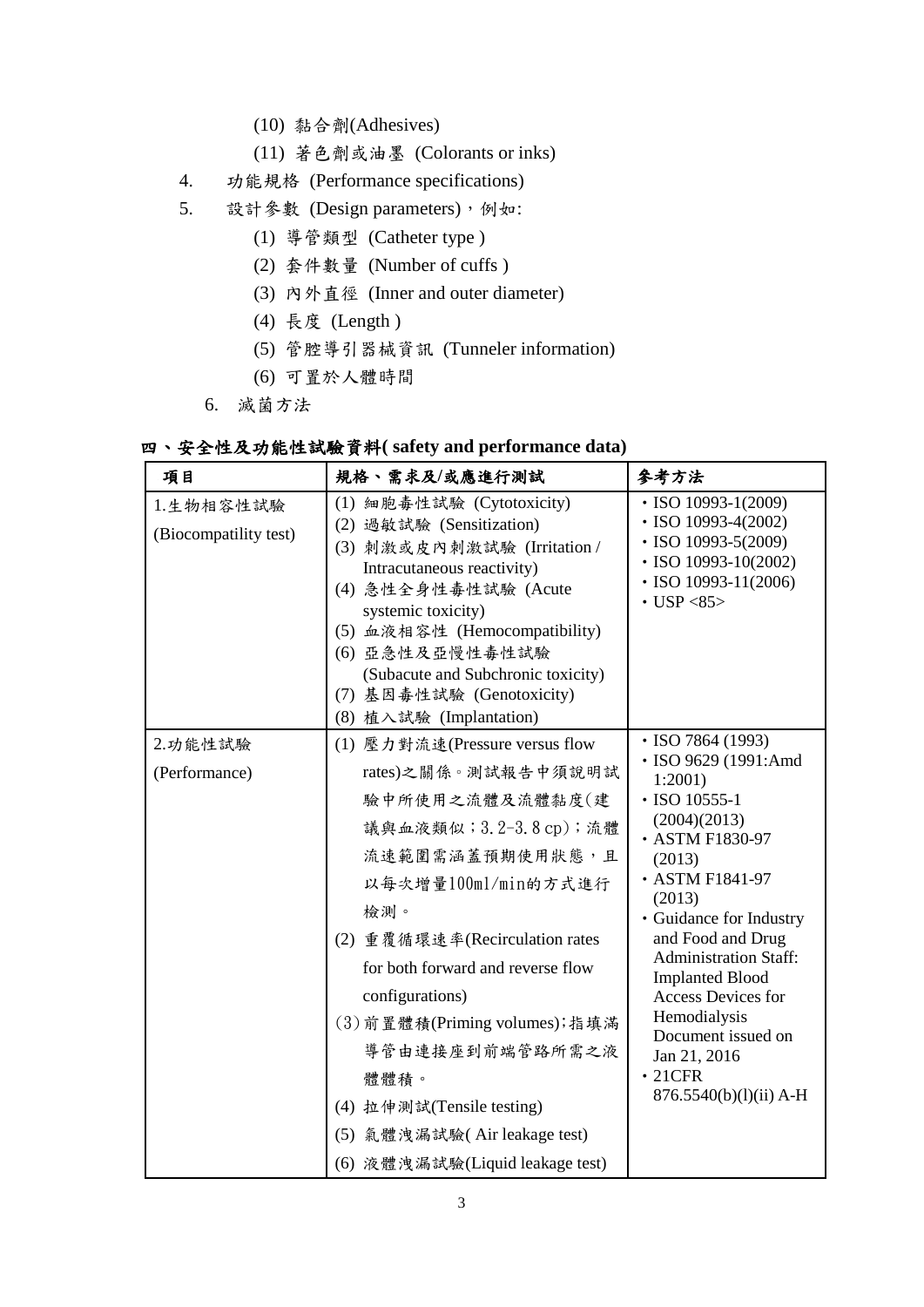| (7) 導管之延伸管路的重覆夾合測試                |  |
|-----------------------------------|--|
| (Repeated clamping)               |  |
| (8) 機械性溶血測試(Mechanical            |  |
| hemolysis)。本測試為產品採用新設             |  |
| 計或改良設計而可能牽涉或改變血                   |  |
| 流狀態時執行。                           |  |
| (9) 通路裝置常見的化學消毒劑之重覆               |  |
| 暴露耐受性;至少應包含:氯己定                   |  |
| (Chlorhexidine)、次氯酸鈉(Sodium       |  |
| hypochlorite)、 碘酒                 |  |
| (Povidone-iodine)、70%乙醇(70%       |  |
| Alcohol)、抗生素軟膏(如:                 |  |
| Mupirocin · Polysporin · Triple   |  |
| Antibiotic)、過氧化氫(Hydrogen         |  |
| peroxide)或Gentamycin。             |  |
| (10) 皮下導管(Subcutaneous catheters) |  |
| 產品者,另須提供下列項目之科學                   |  |
| 性證據:感染率(Infection rates)、適        |  |
| 當透析效能(Adequacy of                 |  |
| dialysis)、血流之持續性                  |  |
| (Maintenance of blood flow)、管腔暢   |  |
| 通性(Patency of lumen)、建議使用         |  |
| 針頭(如蝶型彎針 (Non-coring              |  |
| needle), 以及任何輸液口之模擬宣              |  |
| 稱效期內重覆使用之結果(Test                  |  |
| results on repeated use of any    |  |
| ports);此外,此類產品必要時需提               |  |
| 供已核准上市之實質對等產品之臨                   |  |
| 床資料,以支持其臨床應用之安全                   |  |
| 有效性。                              |  |
| (11) 瘻管針(Fistula needle)產品,另須     |  |
| 提供下列項目之測試:                        |  |
| a. 針管之物理化學試驗: 酸鹼度                 |  |
| 試驗(Limits for acidity or          |  |
| alkalinity)、可溶出金屬試驗(Limits        |  |
| for extractable metals) ;         |  |
| b. 針管之功能性試驗: 針管                   |  |
| (Needle tube)之尺寸、勁度               |  |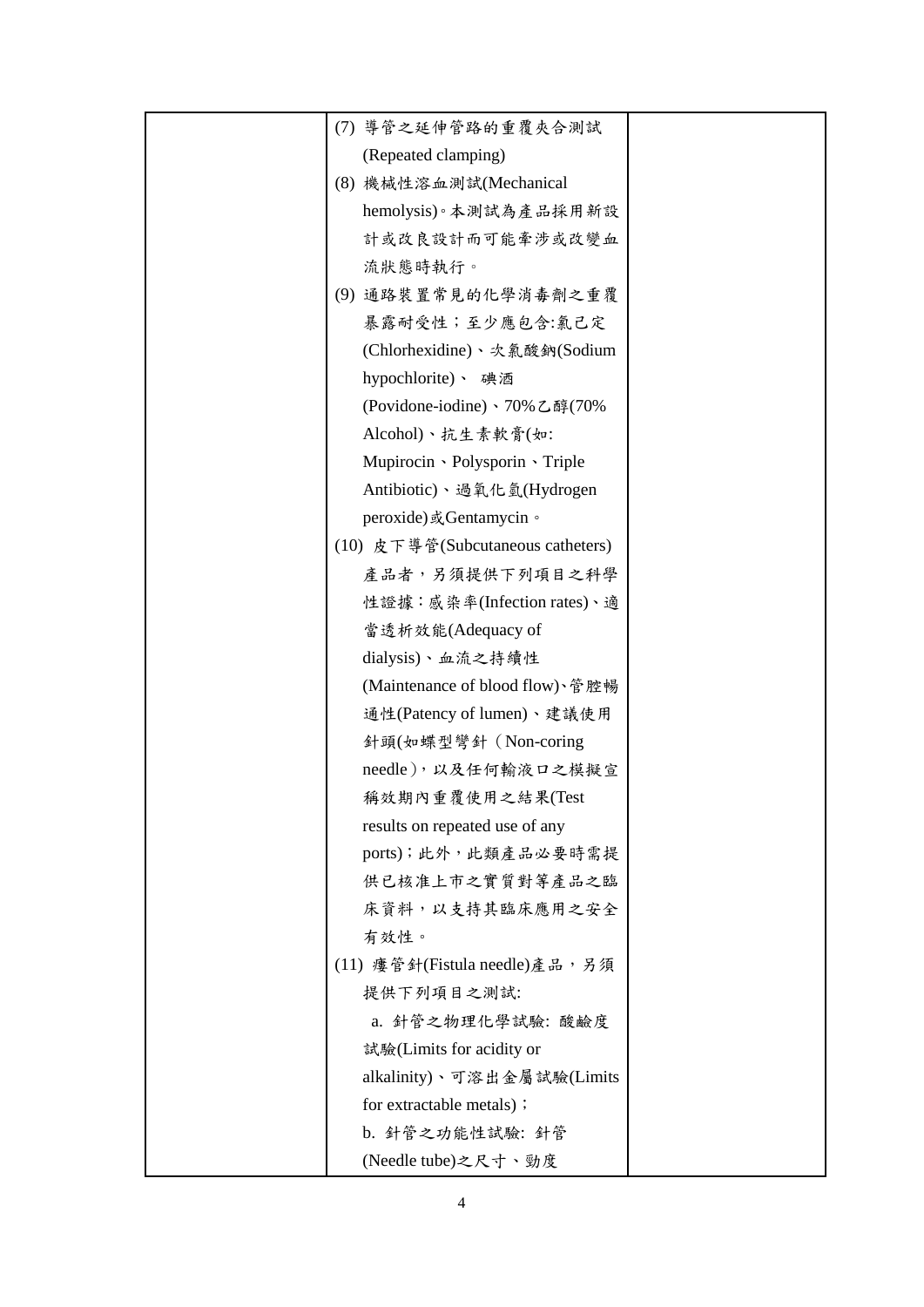|                   | (Stiffiness)、抗折(Resistance to                                                                                                                                                                                                                                                             |                                                                                                                                                                                                                                |
|-------------------|-------------------------------------------------------------------------------------------------------------------------------------------------------------------------------------------------------------------------------------------------------------------------------------------|--------------------------------------------------------------------------------------------------------------------------------------------------------------------------------------------------------------------------------|
|                   | breakage)、抗腐蝕性(Resistance to                                                                                                                                                                                                                                                              |                                                                                                                                                                                                                                |
|                   | corrosion)、潤滑度(Lubricant)、張                                                                                                                                                                                                                                                               |                                                                                                                                                                                                                                |
|                   | 力強度(Tensile strength)、針座與針                                                                                                                                                                                                                                                                |                                                                                                                                                                                                                                |
|                   | 管間之接合強度(Bond between hub                                                                                                                                                                                                                                                                  |                                                                                                                                                                                                                                |
|                   | and needle tube);                                                                                                                                                                                                                                                                         |                                                                                                                                                                                                                                |
|                   | c.內腔暢通性(Patency of lumen)                                                                                                                                                                                                                                                                 |                                                                                                                                                                                                                                |
|                   | 等測試                                                                                                                                                                                                                                                                                       |                                                                                                                                                                                                                                |
| 3.塗層<br>(Coating) | 如產品表面具有塗層如潤滑劑等,需提<br>供下列資料:<br>(1) 塗層材質資料(檢附內容應參考上<br>文之「材質 (Materials) 」乙節)<br>(2) 塗層宣稱效能之有效期限(如潤滑<br>劑等)<br>(3) 塗層之應用(原理)說明(如:塗佈之<br>方法、原理、程序以及位置等)<br>(4) 塗層宣稱效能之測試結果<br>(5) 如產品擬宣稱塗層之臨床利益<br>(clinical benefit),則需提供可支持<br>其宣稱之臨床報告(科學性證據)。<br>(6) 如產品表面具有塗層如抗生素等藥<br>品成分,非本技術基準適用範圍。 | · Guidance for Industry<br>and Food and Drug<br>Administration Staff:<br><b>Implanted Blood</b><br>Access Devices for<br>Hemodialysis<br>Document issued on<br>Jan 21, 2016<br>$\cdot$ 21CFR<br>876.5540(b)(1)(vii)<br>$(A-B)$ |
| 4. 無菌(Sterility)  | 應進行滅菌確效(Sterilization<br>validation), 確保SAL(Sterility assurance<br>level)小於 $10^{-6}$ 。                                                                                                                                                                                                   | $\cdot$ ISO11135-1 (2007)<br>$\cdot$ ISO11137-1(2007)<br>$\cdot$ ISO11137-2(2006)<br>$\cdot$ ISO11137-3(2006)<br>$\cdot$ ISO17665-1(2006)<br>$\cdot$ ISO 11607-1 (2006)<br>$\cdot$ USP <71>                                    |
| 5. 熱原試驗           | 無熱原。                                                                                                                                                                                                                                                                                      | · 依各國藥典規定                                                                                                                                                                                                                      |
| (Pyrogen test)    |                                                                                                                                                                                                                                                                                           |                                                                                                                                                                                                                                |
|                   |                                                                                                                                                                                                                                                                                           |                                                                                                                                                                                                                                |

# 五、參考文獻 **(References)**

### **1.** 美國食品藥物管理局法規 **(FDA Guidance Documents)**

- (1) Code of Federal Regulations Title 21, sec. 876.5540 Blood access device and accessories.
- (2) Guidance for Industry and Food and Drug Administration Staff: Implanted Blood Access Devices for Hemodialysis Document issued on Jan 21, 2016.

## **2.** 國際標準化組織標準**(ISO Standards)**

- (1) ISO 7864 (1993) Sterile hypodermic needles for single use.
- (2) ISO 9629 (1991: Amd 1:2001) Stainless steel needle tubing for the manufacture of medical devices. (Amd 1:2001)
- (3) ISO 10993-1 (2003) Biological evaluation of medical devices Part 1: Evaluation and testing within a risk management system.
- (4) ISO 10993-1 (2009) Biological evaluation of medical devices -- Part 1: Evaluation and testing within a risk management system.
- (5) ISO 10993-4 (2002) Biological evaluation of medical devices Part 4: Selection of tests for